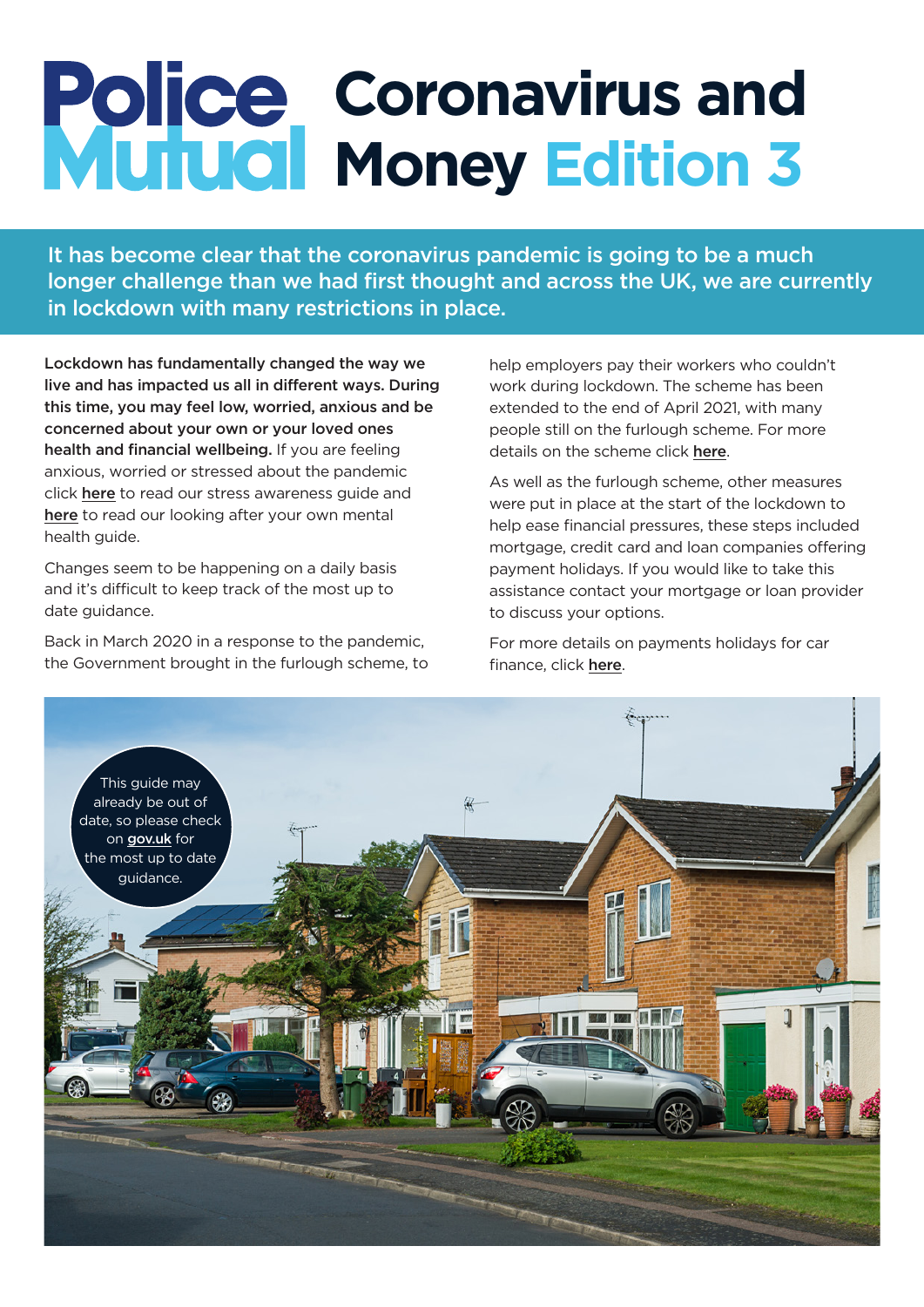# If you are worried about your finances, the following tips may help improve your financial wellbeing:

- If your household income has been adversely affected by the current pandemic you may want to use our budget calculator [here](https://www.policemutual.co.uk/calculators-and-tools/budget-calculator/) to help you manage your money. Set yourself a daily spend limit based on how much disposable cash you have each month.
- Check your bank balance regularly so there are no nasty surprises. Consider using an app so you can see all your accounts in one place.
- Set up a separate bill account and transfer an amount each month to cover the cost of all your household bills.
- If you're looking to make savings? Check that you're not overpaying for your utilities and other bills, where can you make savings, for more information use the link [here](https://www.moneysavingexpert.com/utilities/).





- Credit Report Credit Score Range: Excellent Your Credit Score: Credit Score Grades *<u>History</u>* Debt Usag
- Look at your general insurance, switching to Police Mutual Car insurance [click](https://www.policemutual.co.uk/products/insurance/car-insurance/) here and Home Insurance click [here](https://www.policemutual.co.uk/products/insurance/home-insurance/) may save you money.
- Set yourself saving goals, saving little and often.
- You may have general financial concerns, read [here](https://www.moneyadviceservice.org.uk/en/articles/coronavirus-and-your-money) for more information with these issues.
- Check your credit score, using one of the various companies available online including, Experian, Equifax or CallCredit. For more details on the impact of your credit profile click [here](https://www.policemutual.co.uk/media/gtcpmiw1/6613-pm-18-impact-on-your-credit-profile-final-with-links.pdf?v=327) to read our guide.
- For help on how to spend less click [here](https://www.policemutual.co.uk/assets/activity/lets-talk-money/newsletter/january-2021/) to read our guide.